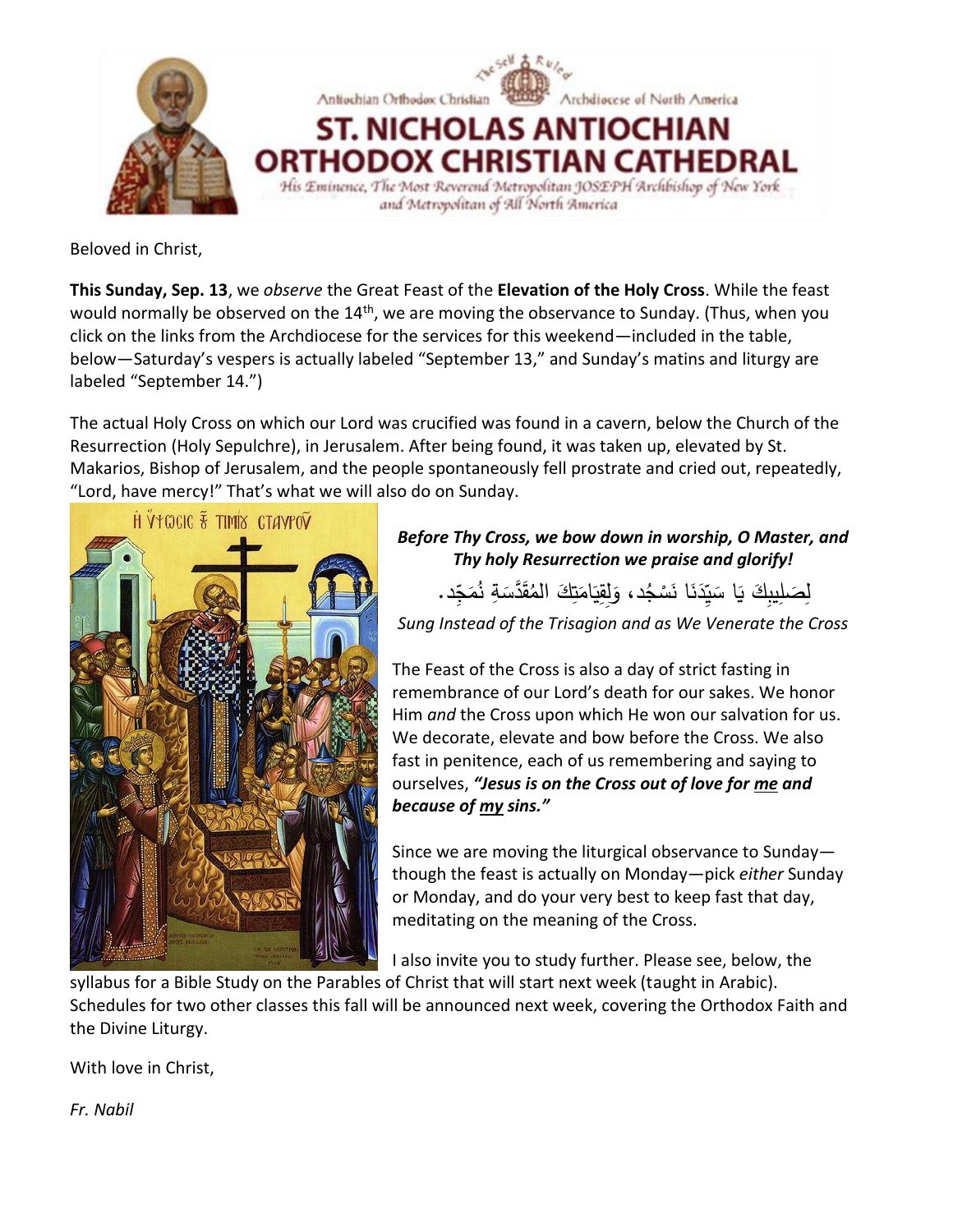## Housekeeping Reminders

### 1. Parking

Our parking lot has always been reserved for clergy, elderly and families with newborns in strollers. Everyone else should park at the photo lot. Now that we're back to one service and—praise the Lord—greater attendance, it is critical that all able-bodied worshippers show courtesy to the elderly and those with little children.

### 2. Social Distancing and Masks

Please remember to maintain sufficient between your household and others. Your family may all sit together, if you live in the same house, but please keep six feet distance between yourself and members of other households.

Remember too that masks are required. There have been a few people who have not worn masks during services or who have worn them in a way that doesn't fully cover nose and mouth. This makes other people feel uncomfortable and unsafe. Again, with the blessing of higher attendance, let us practice this important courtesy to others who may have health issues and for everyone's comfort and peace of mind.

### 3. Communion

Holy Communion is the "medicine of immortality," given "for the remission of sins, for healing of soul and body and for life everlasting."

It has long been the practice throughout our Archdiocese—out of respect for Communion, *rather* than *unthinkable* concern for germs—for the faithful to approach the Chalice with their mouths wide open and their heads tilted back. *Remember that you have to do both – a mouth that's open wide but tilted downward doesn't help!* This will allow the priest or deacon to insert the spoon, turn it over in your mouth and pull it out *without* touching your tongue or lips. (We are also looking to get some smaller Communion spoons that are easier to turn over without touching the mouth.)

# Upcoming Schedule and Links

| Date                                        | Time       | Event or Service<br>(click link for service text)                       | How to Participate                                              |
|---------------------------------------------|------------|-------------------------------------------------------------------------|-----------------------------------------------------------------|
| Saturday, Sep. 12                           | 4:00 pm    | <b>Church School Family</b><br>Kick-off Picnic                          | Cathedral plaza (see details below)                             |
|                                             | $6:00$ pm  | <b>Great Vespers</b><br><b>Camp-style Service &amp;</b><br><b>Music</b> | In person outdoors for Church School<br>families AND Livestream |
| Sunday, Sep. 13<br>Observance of the Great  | $7:45$ am  | Divine Liturgy in Spanish                                               | In person outdoors AND livestream                               |
| Feast of the Elevation of<br>the Holy Cross | $9:15$ am  | <b>Matins</b>                                                           | In person outdoors AND livestream                               |
|                                             | $10:30$ am | <b>Divine Liturgy</b><br><b>Procession of the Holy</b><br>Cross         | In person outdoors AND livestream                               |
| Saturday Sep. 19                            | $6:00$ pm  | <b>Great Vespers</b>                                                    | Livestream only (church closed)                                 |
| Sunday, Sep 20                              | $7:45$ am  | Divine Liturgy in Spanish                                               | In person outdoors AND livestream                               |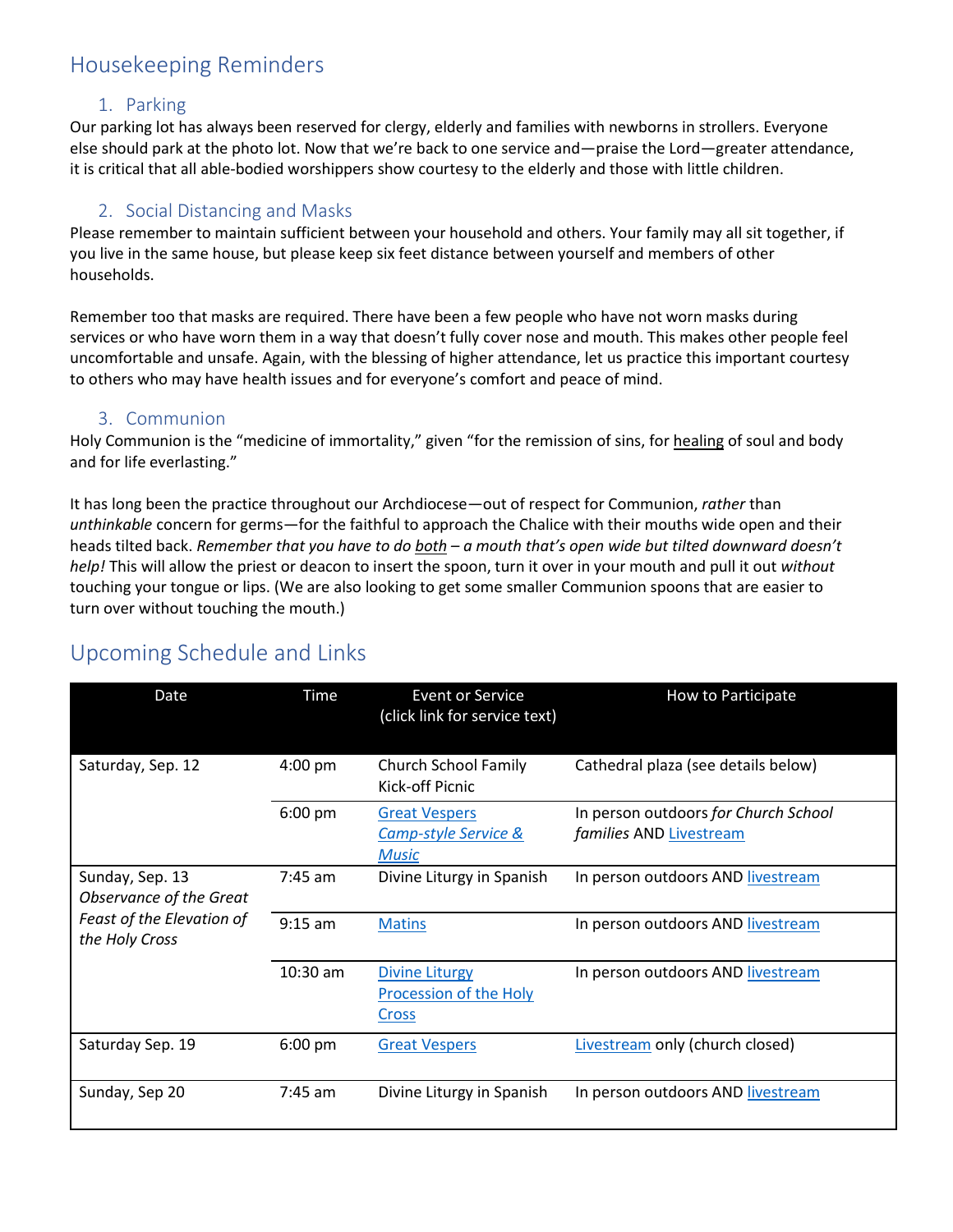| $9:15$ am | <b>Matins</b>  | In person outdoors AND livestream |
|-----------|----------------|-----------------------------------|
| 10:30 am  | Divine Liturgy | In person outdoors AND livestream |

*Please note that you do NOT need to have a Facebook account to join our services via livestreaming. Also, if you cannot join the services live, they remain on the Facebook site, so you can participate when your schedule allows.*

### Holy Oblations and Prayer Requests

In loving memory of Dr. Michel Absi (6 months) offered by the Nahas, Sawabini, and Sayegh families. May his memory be eternal.

To Renee Crawford on the occasion of her birthday offered by her loving husband, children, grandchildren, and the Bray Nicola, and Bwarie families. May God grant her many continued blessings of health and happiness. 143 heart to heart.

Prosphora and flowers for the Elevation of the Cross are offered by the members of the Cathedral Altar Society.

For Mrs. Patty Romley, wife of Abouna Paul Romley. For her wellbeing, she is currently disabled with Dementia and living with her daughter in Northern California.

### Here's our current Cathedral prayer list:

*Please include in your daily prayers the following—those struggling with acute illness and those newly departed this life—from our parishioners and those for whom they have requested our prayers. (Names are kept for 40 days, the date indicated after the name, and may be renewed upon request.)*

Living Lilla Awad

Departed Manuel

*To offer Holy Oblations and Memorials and for any announcements to be included in the bulletin, please email [Cathedral@stnicholasla.com](mailto:Cathedral@stnicholasla.com) or contact the Cathedral office at (213) 382-6269 by Wednesday noon.*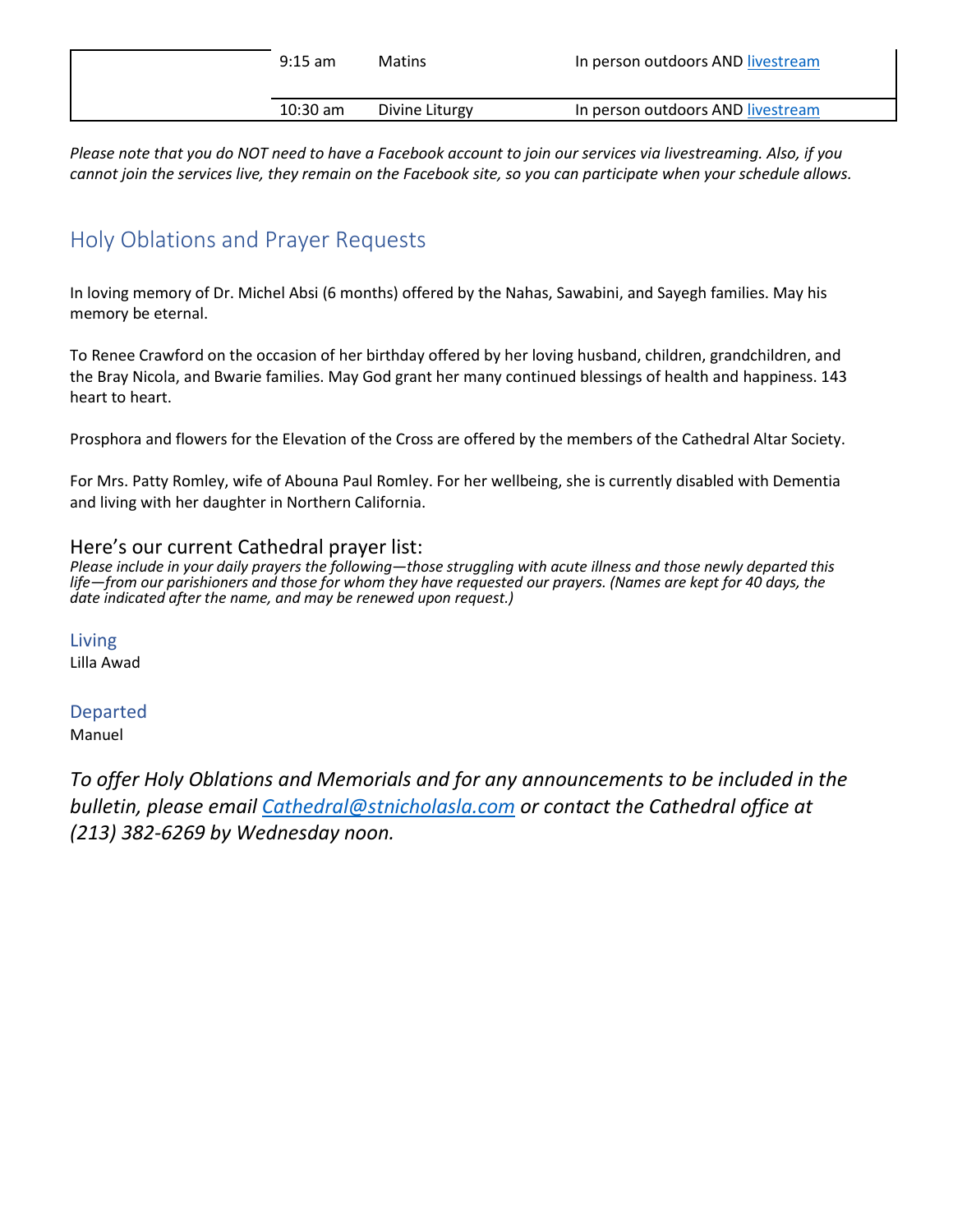# **St. Nicholas Cathedral** Sunday School Kick-Off!



When: Saturday September 12, 2020 @ 4:00 PM

Where: St. Nicholas Cathedral 2300 West 3rd, Street Los Angeles CA, 90057

# **Come and Meet our New Priests:**

**Father Nabil Hanna Father Andrew Andrews** Everyone is welcome for an

Afternoon of fun for the whole family!

**Games for all Ages!** Camp-Style Vespers Outside! Pizza Dinner!





**COVID-19 Requirements:** FaceCovering and Social distancing.

For More Info Contact Tania Matar (818)903-0953 taniamatta@sbcglobal.net

\*If you are experiencing any COVID-19 symptoms please do not come to the event. All participants are responsible for their own safety and health.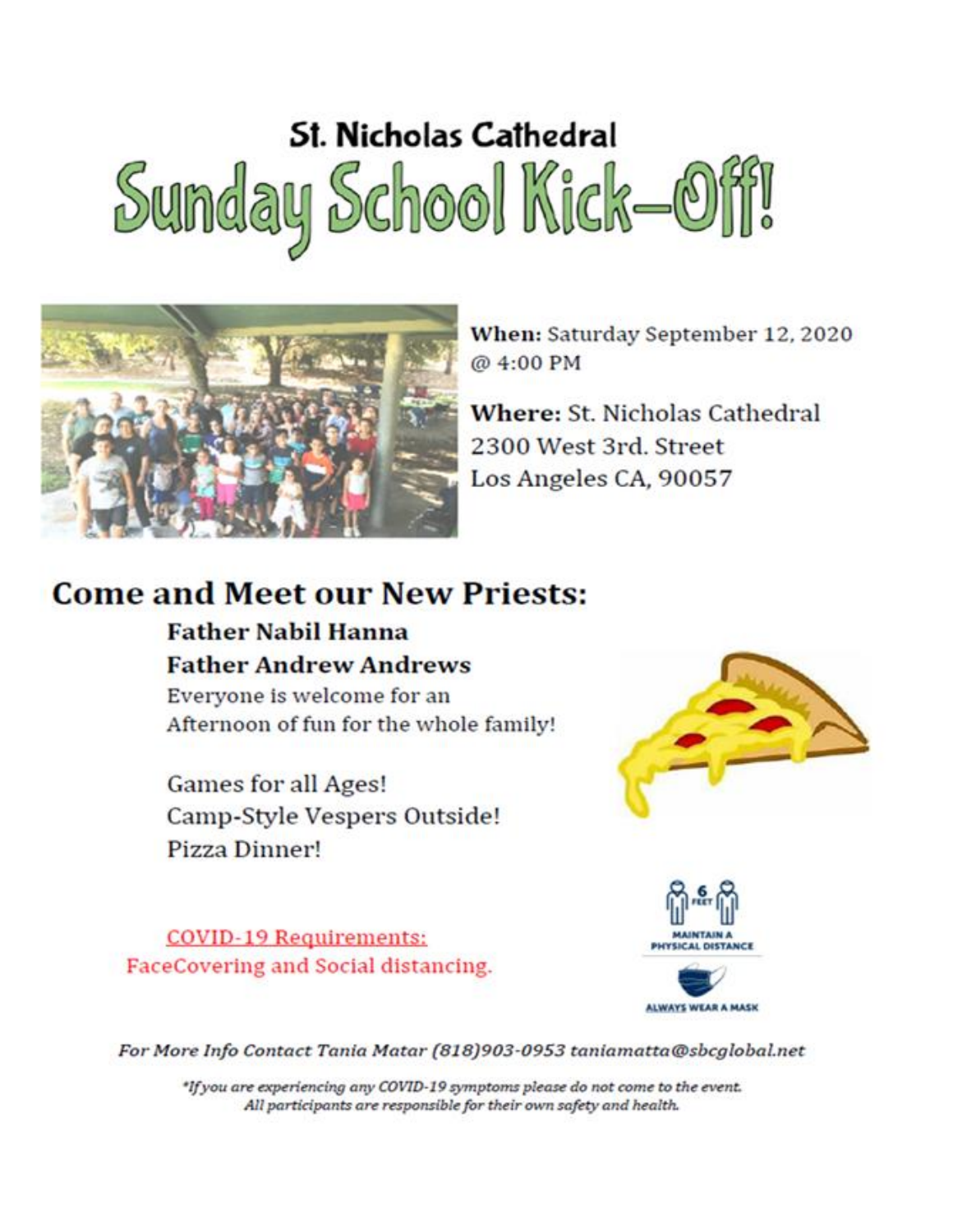# **Arabic Bible Study on the Parables – يب درس الكتاب بالعر - االمثال**

### **Every Friday at 7PM**

**Classes will be led by Dn. Eliya Ammari**

**Contact him at (818) 433 5523 or [Louia@hotmail.com](mailto:Louia@hotmail.com) to sign up.**

**He will then send you an invitation for a Zoom meeting one day before the discussions.** 

| <b>Date</b> | <b>Topic of Discussion</b> | <b>Bible Readings</b>                       |
|-------------|----------------------------|---------------------------------------------|
| 9/18/2020   | مثل عرس ابن الملك          | (مت 22: 1- 14)                              |
| 9/25/2020   | مثل العشاء العظيم          | (لو 14: 16- 24)                             |
| 10/2/2020   | مثل شجرة التين العقيمة     | (لو 13: 6- 9)                               |
|             | مثل الباب الضيق والباب     |                                             |
| 10/9/2020   | المغلق                     | (لو 13: 23- 30)،                            |
| 10/16/2020  | مثل الراعى الصالح          | (30 -يو 10: 11- 18و 25)                     |
| 10/23/2020  | مثل البنائين               | (49 -46 :مت 7: 24- 27، لو 6)                |
| 10/30/2020  | مثل الكرامين الأشرار       | (، لو 20: 9- 916 -1 :12مت 21: 33- 41، مر )  |
| 11/6/2020   | مثل الحجر المرفوض          | (و 11، لو 20: 17- 1019 :12ست 21: 42- 46، مر |

### *Schedules for classes on Introducing the Orthodox Faith and on the Divine Liturgy will be announced next week.*

### **SAINT MARY: AN ICON OF SIMPLICITY**

Simplicity is good ground, bound to yield crops regardless of size whether hundred, sixty or thirty fold. Simplicity defies and transcends both naivety and superficiality; because in essence simplicity is the source of wisdom and the child of humility, both being important protective weapons to the human heart.

Whereas simplicity does not worry about the consequences of obeying God's commands, naivete does not worry about the consequences of one's actions. Superficiality on the other hand thinks about neither actions nor consequences.

Traits of Simplicity, (The Good Ground)

1- Obedience: St. Mary heard the message from the angels and although she was totally baffled by the seeming impossibility and absurdity of it, yet because the message was coming from God, she answered obediently "Let it be to me according to your word" without thinking of the hazardous, vague, undefined consequences. Were it not for her obedience, perhaps we would still be hopelessly in bondage with no future nor destiny. St. Mary's obedience came like fresh water bringing satisfaction to the human race. "As cold water to a weary soul, so is good news from a far country" (Proverbs 25:25). The outcome of obedience is always a hundredfold blessing. St. Mary is revered by all generations.

2- Innocence: This trait is an essential requirement for entry into the kingdom of heaven; "unless you are converted and become as little children, you will by no means enter the kingdom of heaven" (Matthew 18:3). To be Christlike is to return and be childlike. St. Mary's innocence is both concealed and manifest in her total obedience. She, in a childlike manner, followed Joseph in their flight to Egypt, accepted to give birth to her mysteriously begotten Son in a manger, watched signs and wonders happen around her without questioning, losing her composure or fainting. Who would behave like that except someone with a childlike attitude? In her innocence, the beautiful dove was like Noah's dove